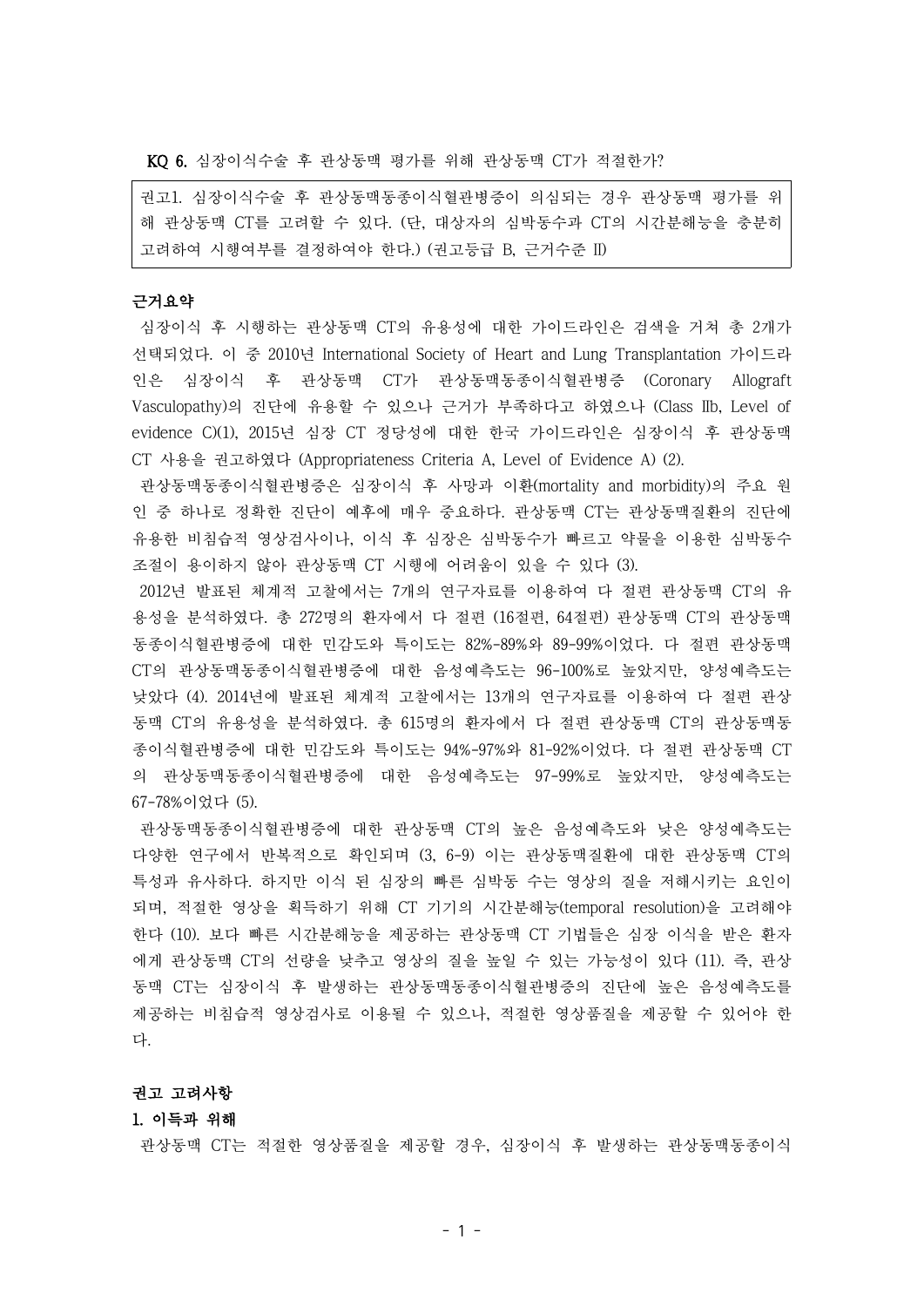혈관병증의 진단에 높은 음성예측도를 제공하는 비침습적 영상검사로 이용될 수 있다. 반면 관상동맥 CT 시행으로 인한 방사선 피폭이 발생하며, 요오드 조영제 사용에 따른 부작용이 발생할 수 있다. 따라서 대상자의 심박동수와 관상동맥 CT를 촬영하는 기기의 특성을 잘 이해하고 방사선 피폭을 최소화하기 위한 노력이 필요하다.

# 2. 국내 수용성과 적용성 (Acceptability and Applicability)

우리나라의 경우 다른 나라에 비해 병원 자체의 CT 보유율이 높고 특히 대형병원은 관상 동맥 CT에서 필수적인 64 채널이상의 CT를 거의 대부분 보유하고 있기 때문에 관상동맥 CT에 대한 접근성이 좋다. 따라서 진료지침의 국내 수용성에는 큰 무리가 없을 것으로 판 단된다. 그러나 건강보험적용 여부와 관련된 검사 비용과 방사선 위해성, 조영제 부작용 등 에 따른 환자의 부담감 등에 있어서는 실제 적용하는데 어려운 측면도 존재할 수 있겠다. 수용성과 적용성 평가표는 부록2에 제시되어 있다.

### 3. 검사별 방사선량

관상동맥 CT 2 or 3

### 참고문헌

- 1. Costanzo MR, Dipchand A, Starling R, Anderson A, Chan M, Desai S, et al. The International Society of Heart and Lung Transplantation Guidelines for the care of heart transplant recipients. J Heart Lung Transplant. 2010;29(8):914-56.
- 2. Kim YJ, Yong HS, Kim SM, Kim JA, Yang DH, Hong YJ. Korean guidelines for the appropriate use of cardiac CT. Korean J Radiol. 2015;16(2):251-85.
- 3. Mittal TK, Panicker MG, Mitchell AG, Banner NR. Cardiac allograft vasculopathy after heart transplantation: electrocardiographically gated cardiac CT angiography for assessment. Radiology. 2013;268(2):374-81.
- 4. Khan R, Jang IK. Evaluation of coronary allograft vasculopathy using multi-detector row computed tomography: a systematic review. Eur J Cardiothorac Surg. 2012;41(2):415-22.
- 5. Wever-Pinzon O, Romero J, Kelesidis I, Wever-Pinzon J, Manrique C, Budge D, et al. Coronary computed tomography angiography for the detection of cardiac allograft vasculopathy: a meta-analysis of prospective trials. J Am Coll Cardiol. 2014;63(19):1992-2004.
- 6. Günther A, Aaberge L, Abildgaard A, Ragnarsson A, Edvardsen T, Jakobsen J, et al. Coronary computed tomography in heart transplant patients: detection of significant stenosis and cardiac allograft vasculopathy, image quality, and radiation dose. Acta Radiol. 2018;59(9):1066-73.
- 7. Iyengar S, Feldman DS, Cooke GE, Leier CV, Raman SV. Detection of coronary artery disease in orthotopic heart transplant recipients with 64-detector row computed tomography angiography. J Heart Lung Transplant. 2006;25(11):1363-6.
- 8. Sigurdsson G, Carrascosa P, Yamani MH, Greenberg NL, Perrone S, Lev G, et al.